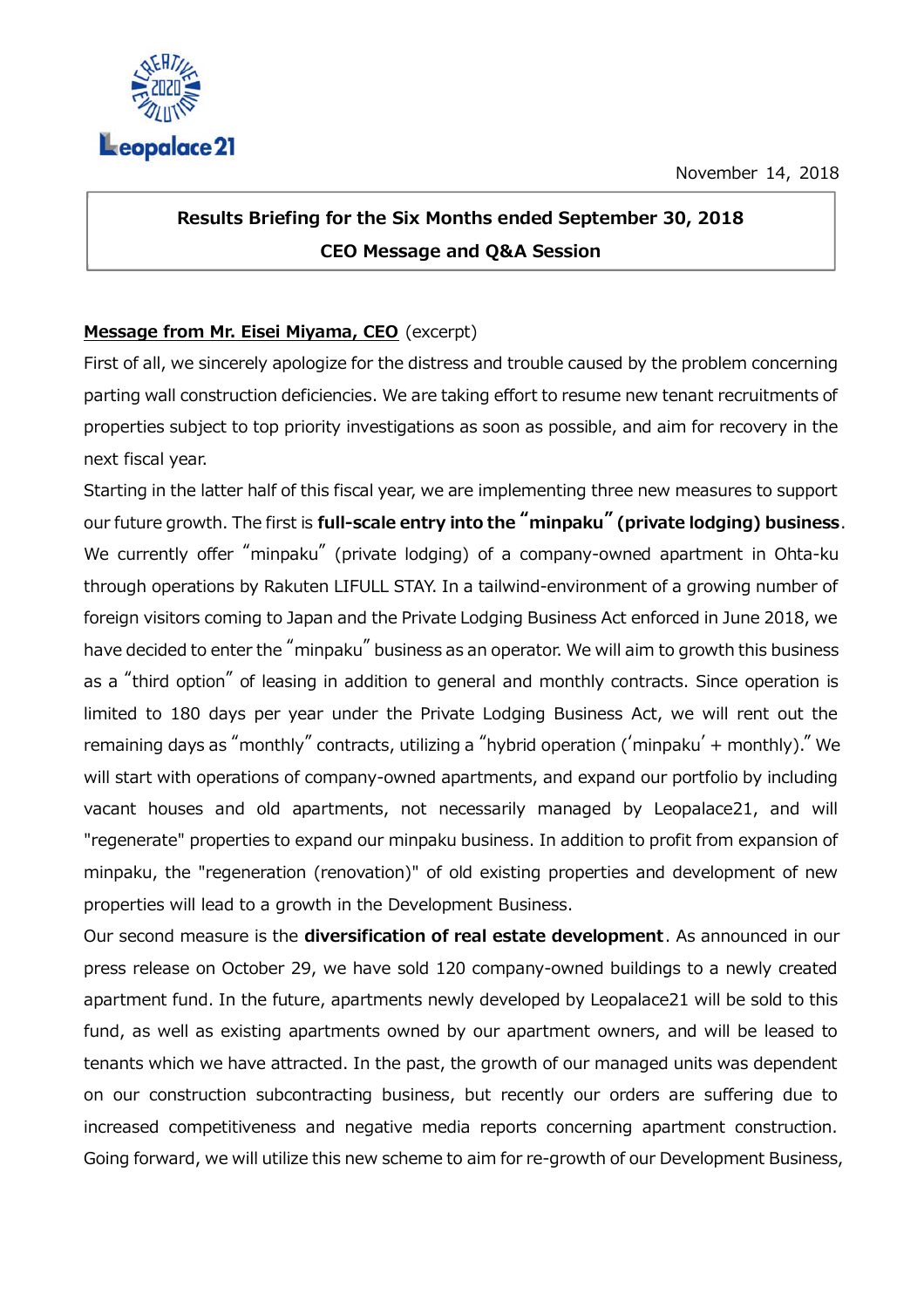as well as aim for further growth of our Leasing Business by continuing to manage properties sold to this apartment fund.

The third measure is expansion of the International Business. We currently operate 3 serviced apartments and 3 serviced offices (plus 1 office in Manila scheduled to open in February 2019) in the ASEAN region. In the next 10 years, we plan to invest 100 billion yen in real estate development in the ASEAN region, developing offices and condominiums through joint ventures with local companies, specifically concentrating in Vietnam and Indonesia. In the long-term, we target operating profit of the International Business to make up 25% of total operating profits. Lastly, due to the recording of a net loss in the first half of this fiscal year, we are reluctant to announcement that we will not be paying any interim dividends. Concerning term-end dividends, we will monitor earnings results as well as the progress of the parting wall investigations, and announce our decision at a later time.

## Q&A Session

(Leasing Business)

- Q1. When do you plan a full-scale resumption of tenant recruitment to properties subject to top-priority investigations? Will occupancy rates improve in the next fiscal year?
- A1. We plan full-scale resumptions in February and March of this fiscal year, which is a busy season for leasing. There will be buildings remaining that need repair in the next fiscal year, but we plan completion of repair works at the end of October 2019. Since there will be some vacant units that will not have reopened at the start of next fiscal year, we believe an increase year-on-year in occupancy rates may be difficult during the first half of next fiscal year. However, we expect improvement at the end of next fiscal year after the busy season in the fourth quarter (January to March 2019).

## Q2. Do you see any corporate clients terminating leasing contracts with Leopalace21?

A2. None of our major clients have terminated contracts with us. We manage apartments nationwide and have a competitive advantage of being equipped with furniture and home appliances. Therefore, corporations that do business nationwide have continued to stay in our apartments.